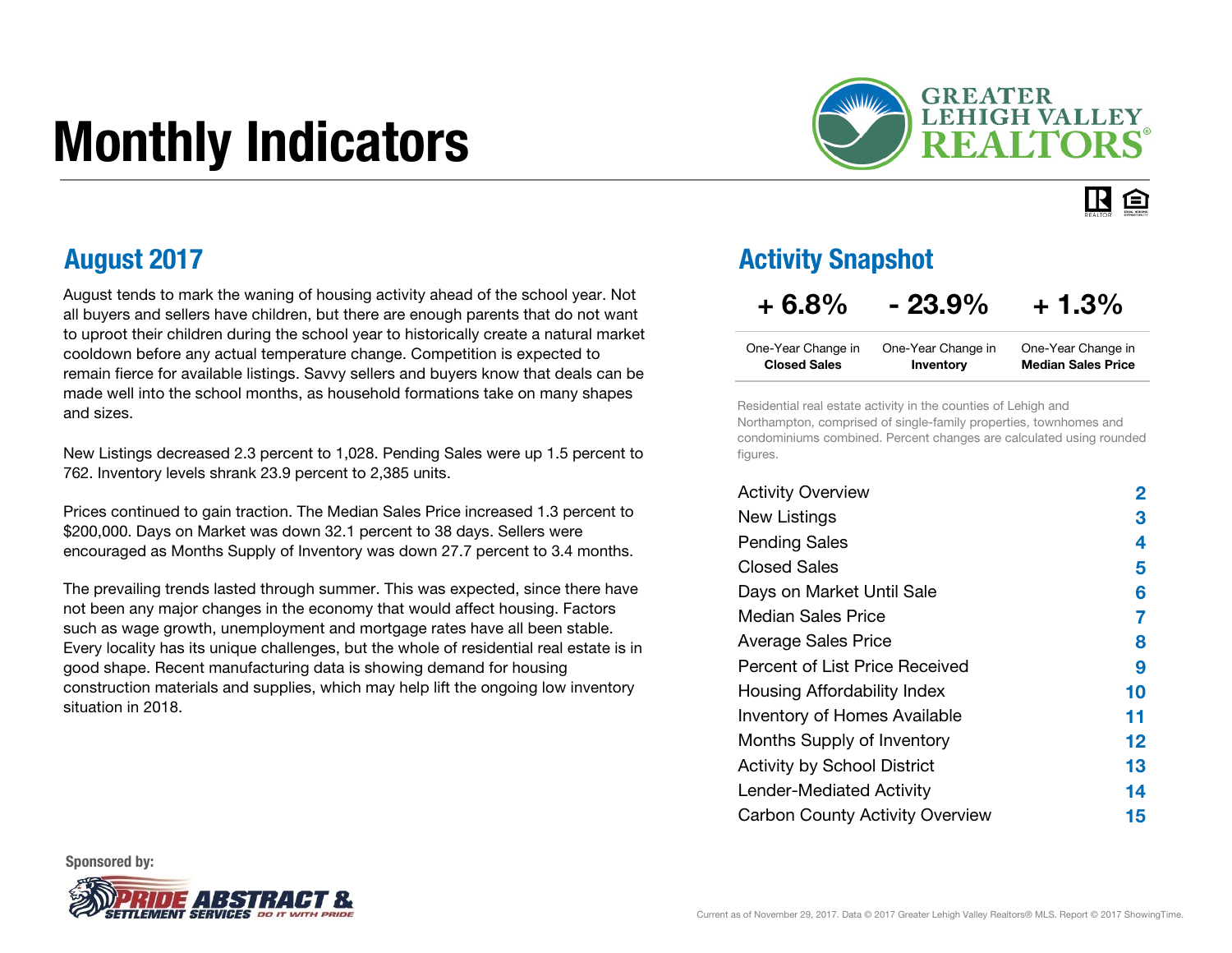### Activity Overview

Key metrics by report month and for year-to-date (YTD) starting from the first of the year.



| <b>Key Metrics</b>                 | <b>Historical Sparkbars</b>           | 8-2016    | 8-2017    | <b>Percent Change from</b><br><b>Previous Year</b> | <b>YTD 2016 YTD 2017</b> |           | <b>Percent Change from</b><br><b>Previous Year</b> |
|------------------------------------|---------------------------------------|-----------|-----------|----------------------------------------------------|--------------------------|-----------|----------------------------------------------------|
| <b>New Listings</b>                | 8-2014<br>8-2015<br>8-2017<br>8-2016  | 1,052     | 1,028     | $-2.3%$                                            | 8,625                    | 8,517     | $-1.3%$                                            |
| <b>Pending Sales</b>               | 8-2014<br>8-2015<br>8-2016<br>$8-201$ | 751       | 762       | $+1.5%$                                            | 5,730                    | 6,091     | $+6.3%$                                            |
| <b>Closed Sales</b>                | 8-2014<br>8-2017<br>8-2015<br>8-2016  | 807       | 862       | $+6.8%$                                            | 5,343                    | 5,632     | $+5.4%$                                            |
| <b>Days on Market</b>              | 8-2014<br>8-2015<br>8-2016<br>8-2017  | 56        | 38        | $-32.1%$                                           | 63                       | 50        | $-20.6%$                                           |
| <b>Median Sales Price</b>          | 8-2014<br>8-2015<br>2.2016<br>8-2017  | \$197,500 | \$200,000 | $+1.3%$                                            | \$177,500                | \$184,900 | $+4.2%$                                            |
| <b>Average Sales Price</b>         | 8-2014<br>8-2015<br>8-2016<br>8-2017  | \$228,350 | \$224,287 | $-1.8%$                                            | \$205,862                | \$214,229 | $+4.1%$                                            |
| <b>Pct. of List Price Received</b> | 8-2014<br>8-2015<br>8-2016<br>8-2017  | 97.5%     | 97.7%     | $+0.2%$                                            | 97.2%                    | 97.7%     | $+0.5%$                                            |
| <b>Housing Affordability Index</b> | 8-2014<br>8-2017<br>8-2015<br>8-2016  | 173       | 167       | $-3.5%$                                            | 192                      | 180       | $-6.3%$                                            |
| Inventory                          | 8-2014<br>8-2015<br>8-2016<br>8-2017  | 3,134     | 2,385     | $-23.9%$                                           | $ -$                     |           |                                                    |
| <b>Months Supply</b>               | 8-2014<br>8-2015<br>8-2016<br>8-2017  | 4.7       | 3.4       | $-27.7%$                                           | --                       |           |                                                    |

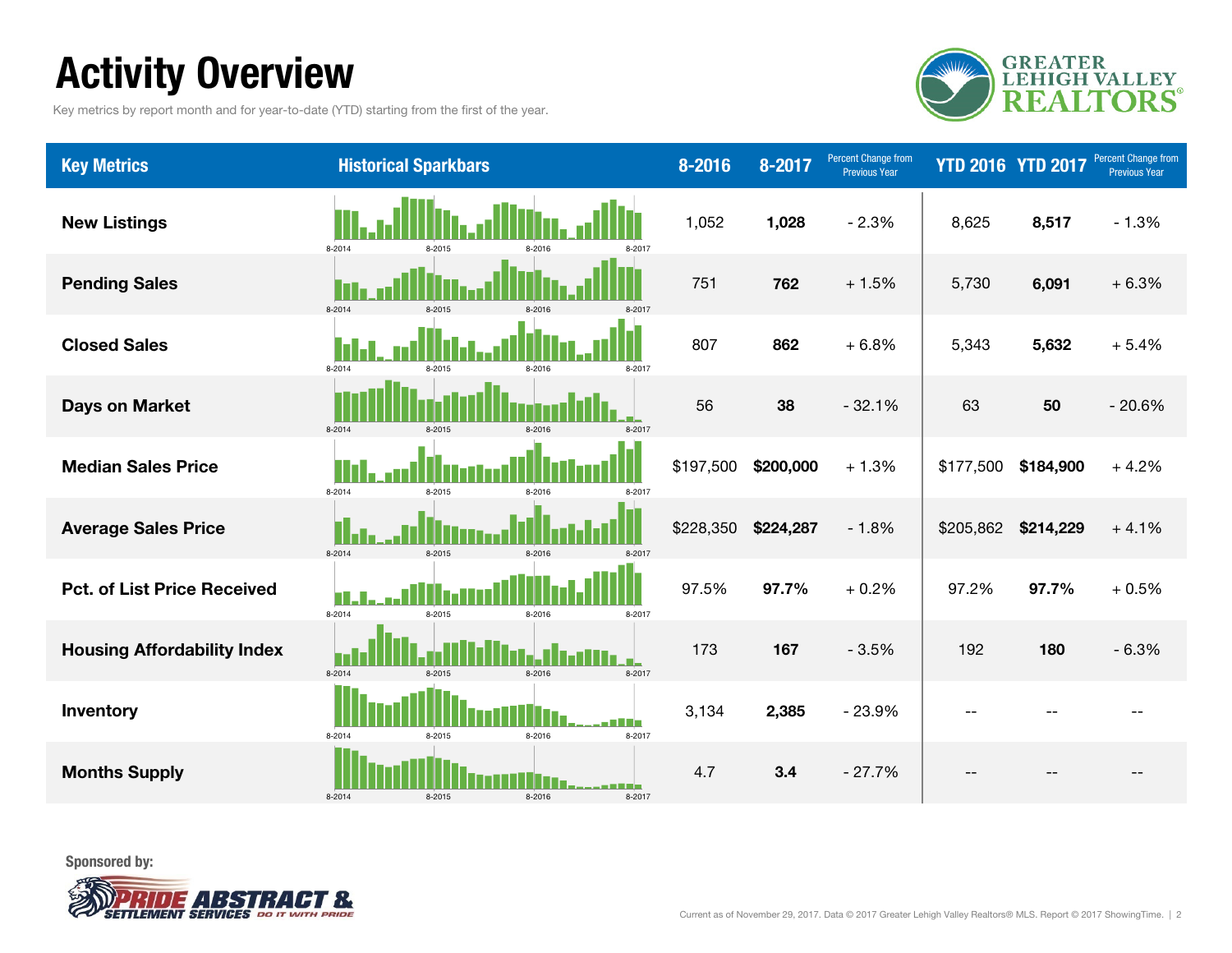### New Listings

A count of the properties that have been newly listed on the market in a given month.





| <b>New Listings</b> |       | <b>Prior Year</b> | <b>Percent Change</b> |
|---------------------|-------|-------------------|-----------------------|
| September 2016      | 912   | 1,087             | $-16.1%$              |
| October 2016        | 909   | 964               | $-5.7\%$              |
| November 2016       | 676   | 769               | $-12.1%$              |
| December 2016       | 499   | 602               | $-17.1%$              |
| January 2017        | 758   | 790               | $-4.1\%$              |
| February 2017       | 821   | 885               | $-7.2\%$              |
| March 2017          | 1,084 | 1,215             | $-10.8%$              |
| April 2017          | 1,250 | 1,255             | $-0.4%$               |
| May 2017            | 1,316 | 1,211             | $+8.7\%$              |
| June 2017           | 1,178 | 1,113             | $+5.8%$               |
| <b>July 2017</b>    | 1,082 | 1,104             | $-2.0\%$              |
| August 2017         | 1,028 | 1,052             | $-2.3%$               |
| 12-Month Avg        | 959   | 1,004             | $-4.5%$               |

#### Historical New Listings by Month



Sponsored by:

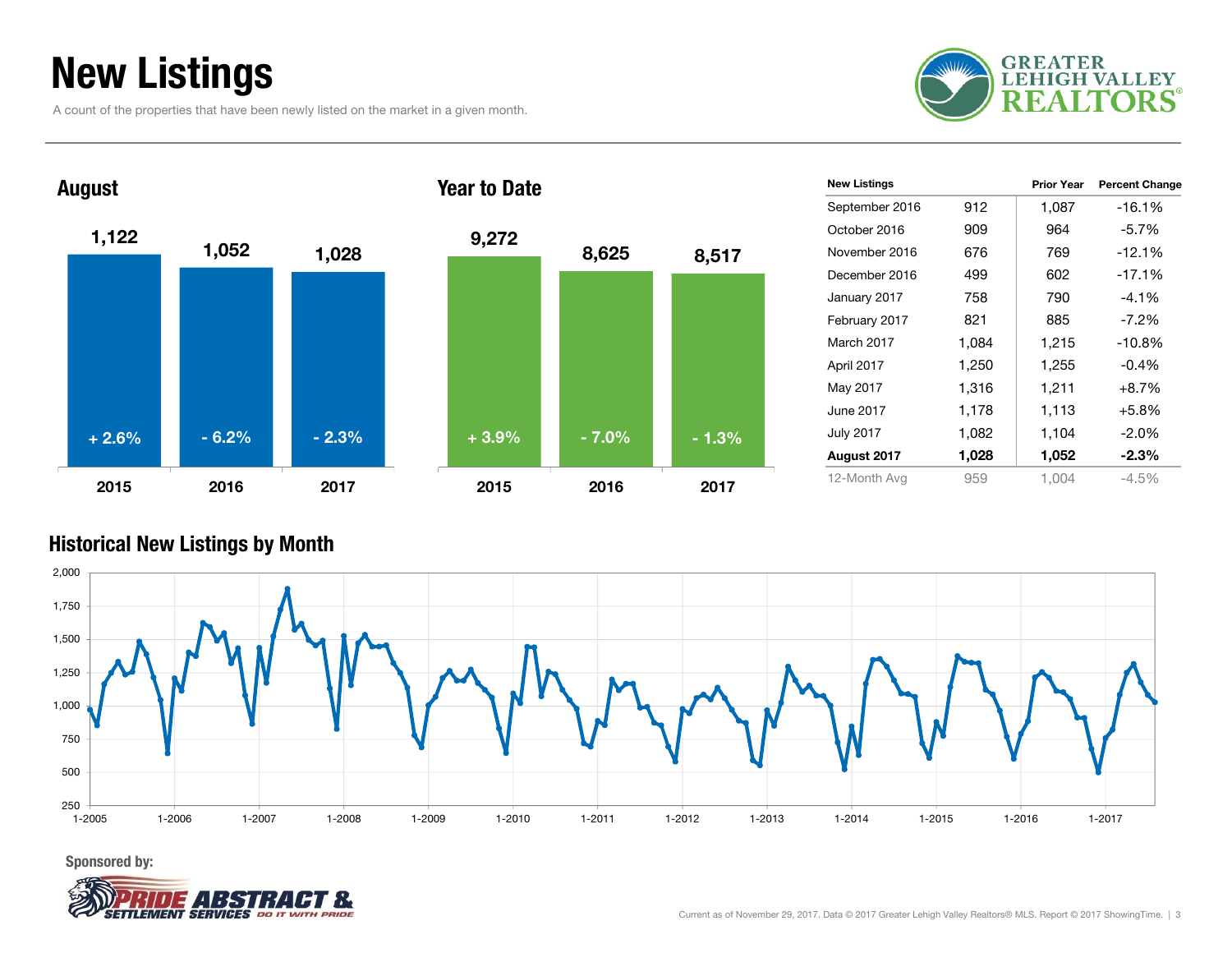### Pending Sales

A count of the properties on which offers have been accepted in a given month.







| <b>Pending Sales</b> |     | <b>Prior Year</b> | <b>Percent Change</b> |
|----------------------|-----|-------------------|-----------------------|
| September 2016       | 656 | 627               | +4.6%                 |
| October 2016         | 619 | 627               | $-1.3%$               |
| November 2016        | 544 | 537               | $+1.3%$               |
| December 2016        | 429 | 486               | $-11.7%$              |
| January 2017         | 542 | 509               | $+6.5%$               |
| February 2017        | 641 | 602               | $+6.5%$               |
| March 2017           | 783 | 730               | $+7.3%$               |
| April 2017           | 876 | 884               | $-0.9%$               |
| May 2017             | 909 | 796               | $+14.2%$              |
| June 2017            | 789 | 734               | $+7.5%$               |
| <b>July 2017</b>     | 789 | 724               | $+9.0\%$              |
| August 2017          | 762 | 751               | +1.5%                 |
| 12-Month Avg         | 695 | 667               | +4.2%                 |

#### Historical Pending Sales by Month



Sponsored by:

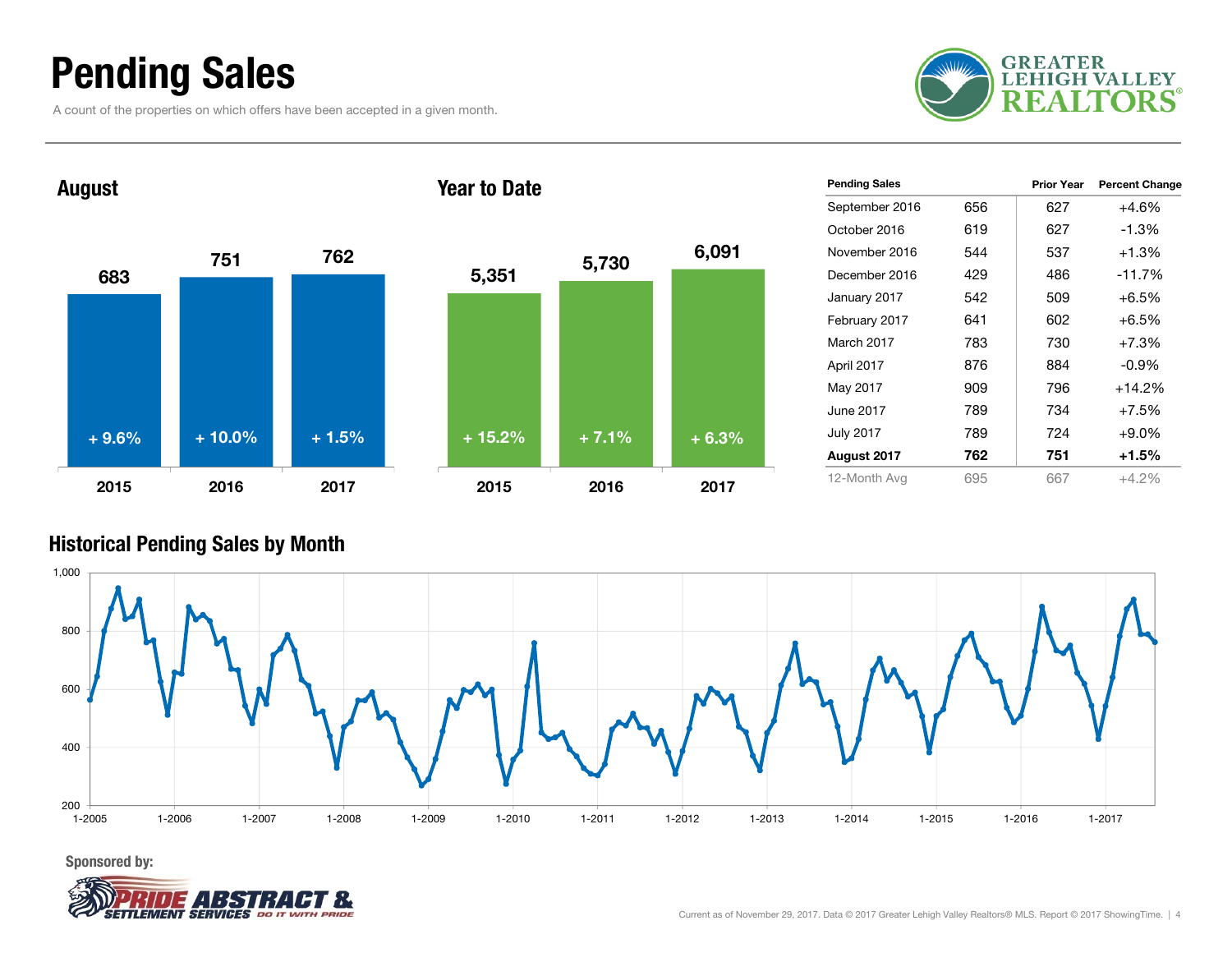### Closed Sales

A count of the actual sales that closed in a given month.





| <b>Closed Sales</b> |     | <b>Prior Year</b> | <b>Percent Change</b> |
|---------------------|-----|-------------------|-----------------------|
| September 2016      | 722 | 648               | $+11.4%$              |
| October 2016        | 713 | 691               | $+3.2\%$              |
| November 2016       | 614 | 538               | $+14.1\%$             |
| December 2016       | 635 | 634               | $+0.2%$               |
| January 2017        | 431 | 470               | $-8.3%$               |
| February 2017       | 451 | 458               | $-1.5\%$              |
| March 2017          | 646 | 554               | $+16.6%$              |
| April 2017          | 661 | 665               | $-0.6%$               |
| May 2017            | 835 | 716               | +16.6%                |
| June 2017           | 960 | 926               | $+3.7%$               |
| <b>July 2017</b>    | 786 | 747               | $+5.2%$               |
| August 2017         | 862 | 807               | +6.8%                 |
| 12-Month Avg        | 693 | 655               | $+5.8%$               |

#### Historical Closed Sales by Month



Sponsored by:

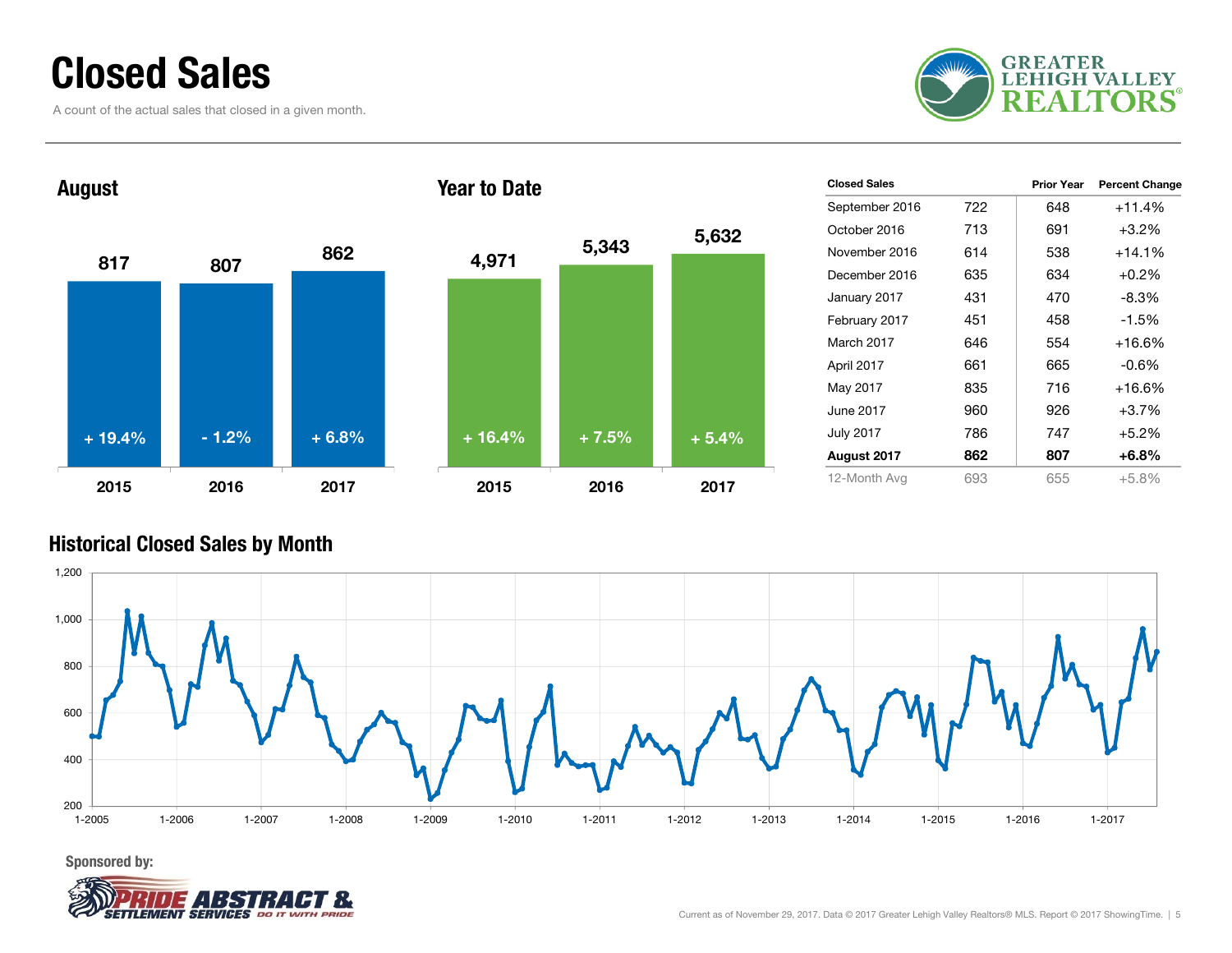### Days on Market Until Sale

Average number of days between when a property is listed and when an offer is accepted in a given month.





| Days on Market   |    | <b>Prior Year</b> | <b>Percent Change</b> |
|------------------|----|-------------------|-----------------------|
| September 2016   | 54 | 65                | $-16.9%$              |
| October 2016     | 55 | 69                | $-20.3%$              |
| November 2016    | 57 | 64                | $-10.9%$              |
| December 2016    | 69 | 66                | $+4.5%$               |
| January 2017     | 60 | 69                | $-13.0%$              |
| February 2017    | 63 | 80                | $-21.3%$              |
| March 2017       | 68 | 77                | $-11.7%$              |
| April 2017       | 59 | 69                | $-14.5%$              |
| May 2017         | 49 | 58                | $-15.5%$              |
| June 2017        | 38 | 56                | $-32.1%$              |
| <b>July 2017</b> | 42 | 55                | $-23.6%$              |
| August 2017      | 38 | 56                | $-32.1%$              |
| 12-Month Avg*    | 53 | 64                | $-17.2%$              |

\* Average Days on Market of all properties from September 2016 through August 2017. This is not the average of the individual figures above.



#### Historical Days on Market Until Sale by Month

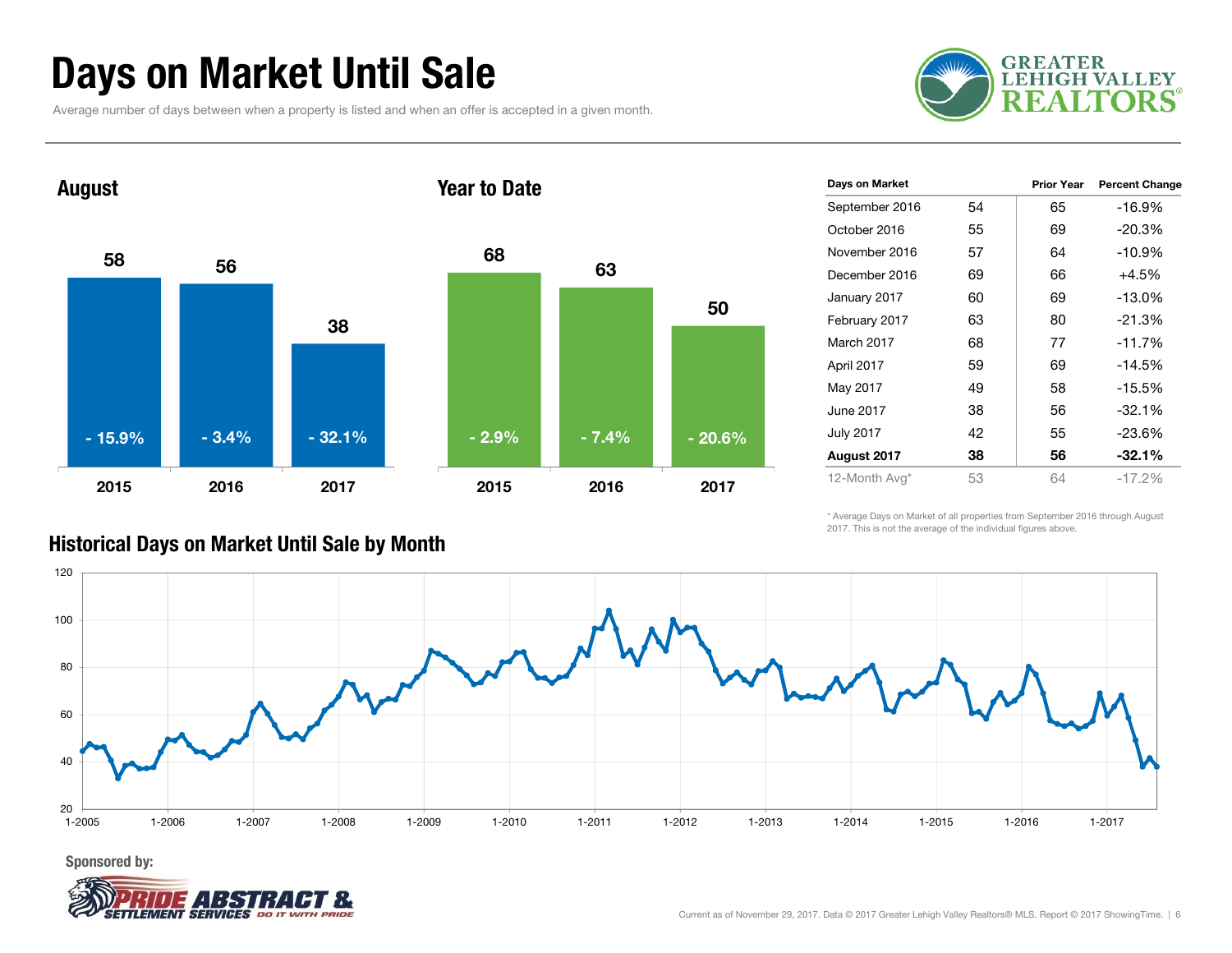### Median Sales Price

Point at which half of the sales sold for more and half sold for less, not accounting for seller concessions, in a given month.





#### Year to Date



\* Median Sales Price of all properties from September 2016 through August 2017. This is not the average of the individual figures above.



#### Historical Median Sales Price by Month

Sponsored by:

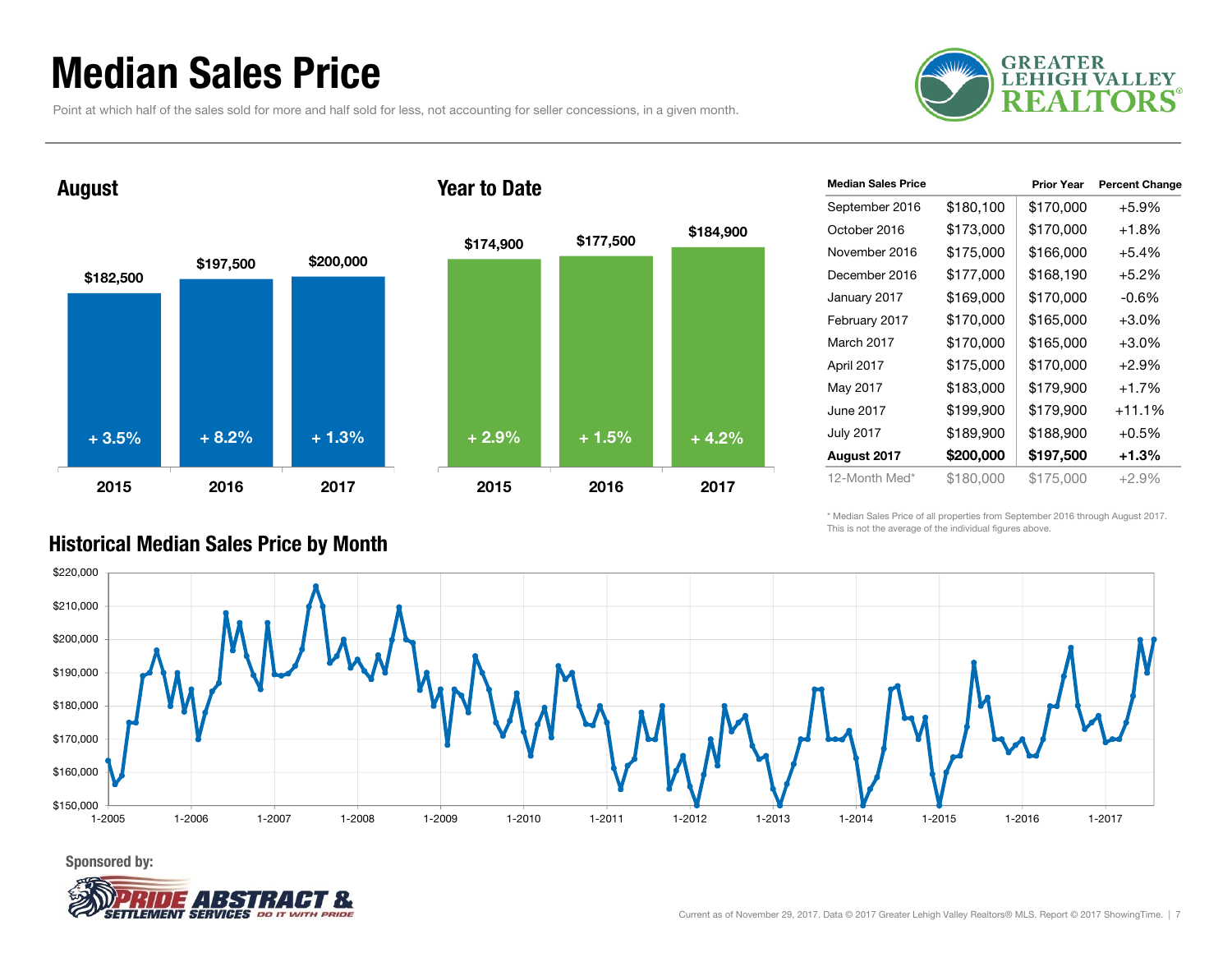### Average Sales Price

August

Average sales price for all closed sales, not accounting for seller concessions, in a given month.





#### Year to Date



| Avg. Sales Price |           | <b>Prior Year</b> | <b>Percent Change</b> |
|------------------|-----------|-------------------|-----------------------|
| September 2016   | \$215,394 | \$201,246         | $+7.0%$               |
| October 2016     | \$196,152 | \$199,586         | $-1.7%$               |
| November 2016    | \$197,581 | \$196,018         | $+0.8%$               |
| December 2016    | \$202,879 | \$195,898         | $+3.6%$               |
| January 2017     | \$194,421 | \$193,966         | $+0.2\%$              |
| February 2017    | \$208,197 | \$189,792         | $+9.7%$               |
| March 2017       | \$196,949 | \$188,795         | $+4.3%$               |
| April 2017       | \$204,031 | \$195,299         | $+4.5%$               |
| May 2017         | \$209,577 | \$215,508         | $-2.8\%$              |
| June 2017        | \$232,639 | \$205,965         | +13.0%                |
| <b>July 2017</b> | \$222,706 | \$211,578         | $+5.3%$               |
| August 2017      | \$224,287 | \$228,350         | $-1.8%$               |
| 12-Month Avg*    | \$210,683 | \$203,454         | $+3.6%$               |

\* Avg. Sales Price of all properties from September 2016 through August 2017. This is not the average of the individual figures above.



#### Historical Average Sales Price by Month

Sponsored by:

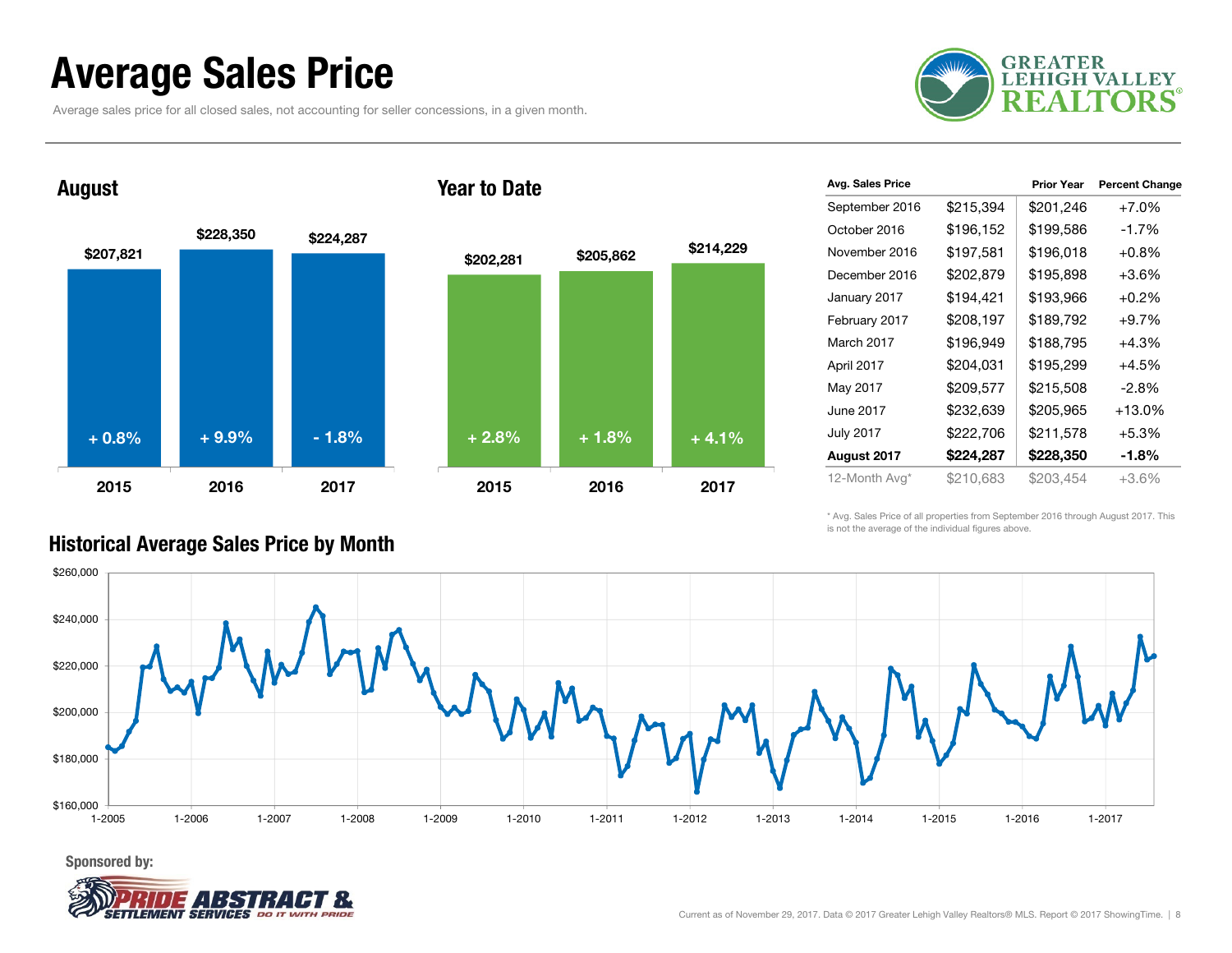### Percent of List Price Received

Percentage found when dividing a property's sales price by its most recent list price, then taking the average for all properties sold in a given month, not accounting for seller concessions.



96.9% 97.5% 97.7% 2015 2016 2017August 96.6% 97.2% 97.7% 2015 2016 2017Year to Date+ 0.6% $\%$  + 0.6% + 0.2% + 0.4% + 0.6% + 0.5%

| <b>Pct. of List Price Received</b> |       | <b>Prior Year</b> | <b>Percent Change</b> |
|------------------------------------|-------|-------------------|-----------------------|
| September 2016                     | 97.5% | 96.5%             | $+1.0%$               |
| October 2016                       | 96.8% | 96.2%             | $+0.6%$               |
| November 2016                      | 96.7% | 96.6%             | $+0.1\%$              |
| December 2016                      | 97.2% | 96.6%             | $+0.6\%$              |
| January 2017                       | 96.4% | 96.5%             | $-0.1%$               |
| February 2017                      | 97.3% | 96.6%             | $+0.7%$               |
| March 2017                         | 97.8% | 97.0%             | $+0.8%$               |
| April 2017                         | 97.8% | 97.2%             | $+0.6%$               |
| May 2017                           | 97.7% | 97.5%             | $+0.2%$               |
| June 2017                          | 98.2% | 97.6%             | $+0.6%$               |
| <b>July 2017</b>                   | 98.3% | 97.4%             | $+0.9%$               |
| August 2017                        | 97.7% | 97.5%             | $+0.2\%$              |
| 12-Month Avg*                      | 97.5% | 97.0%             | $+0.5%$               |

\* Average Pct. of List Price Received for all properties from September 2016 through August 2017. This is not the average of the individual figures above.



Historical Percent of List Price Received by Month

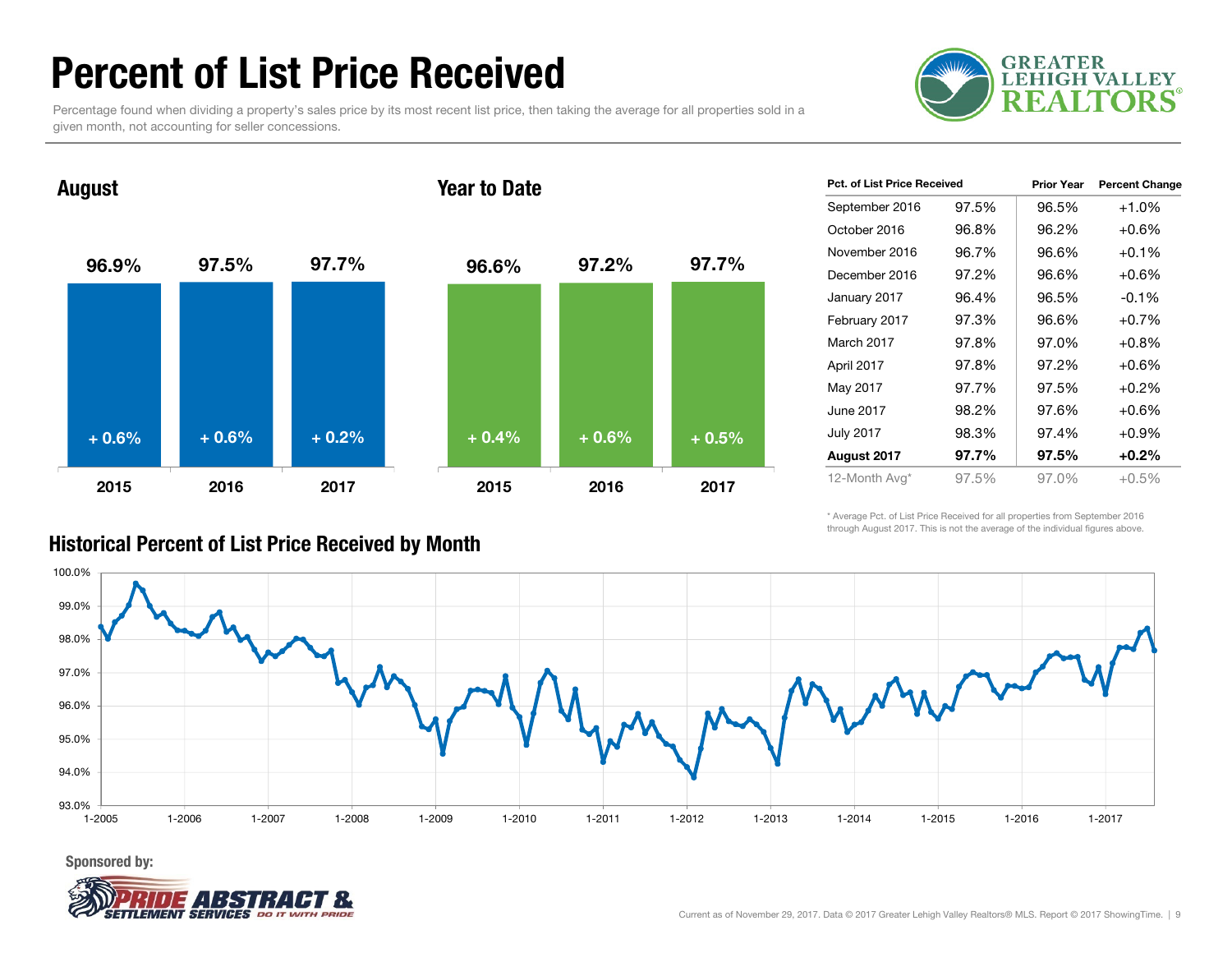## Housing Affordability Index

This index measures housing affordability for the region. For example, an index of 120 means the median household income is 120% of what is necessary to qualify for the median-priced home under prevailing interest rates. A higher number means greater affordability.





| <b>Affordability Index</b> |     | <b>Prior Year</b> | <b>Percent Change</b> |
|----------------------------|-----|-------------------|-----------------------|
| September 2016             | 189 | 200               | $-5.5%$               |
| October 2016               | 199 | 200               | $-0.5%$               |
| November 2016              | 187 | 204               | $-8.3%$               |
| December 2016              | 179 | 201               | $-10.9%$              |
| January 2017               | 185 | 192               | $-3.6%$               |
| February 2017              | 189 | 204               | $-7.4%$               |
| March 2017                 | 188 | 203               | $-7.4%$               |
| April 2017                 | 187 | 197               | $-5.1%$               |
| May 2017                   | 180 | 187               | $-3.7%$               |
| June 2017                  | 165 | 190               | -13.2%                |
| <b>July 2017</b>           | 174 | 180               | $-3.3%$               |
| August 2017                | 167 | 173               | $-3.5%$               |
| 12-Month Avg               | 182 | 182               | $0.0\%$               |

#### Historical Housing Affordability Index by Mont h



Sponsored by:

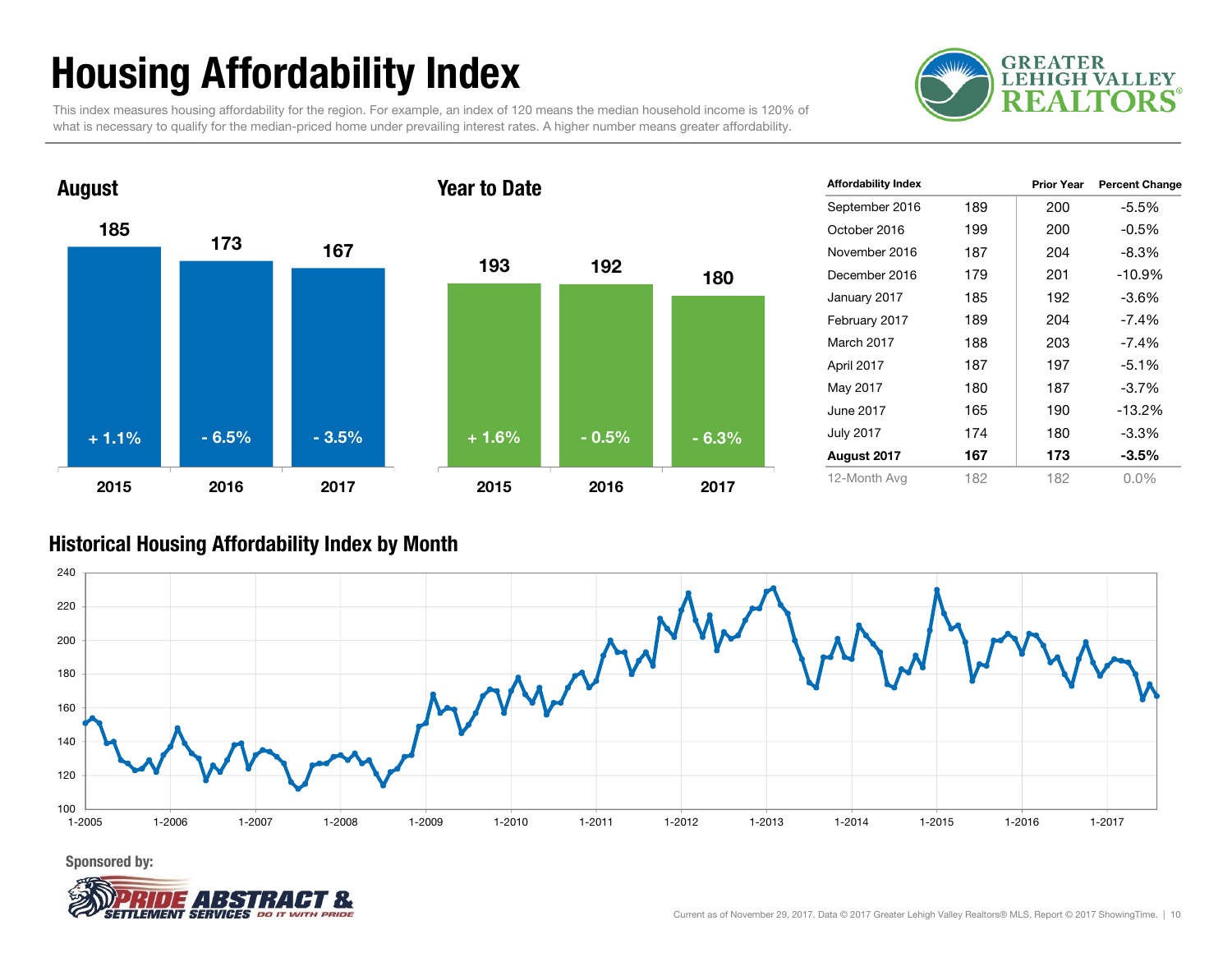### Inventory of Homes Available

The number of properties available for sale in active status at the end of a given month.





| Inventory        |       | <b>Prior Year</b> | <b>Percent Change</b> |
|------------------|-------|-------------------|-----------------------|
| September 2016   | 2,963 | 3,926             | $-24.5%$              |
| October 2016     | 2,855 | 3,699             | $-22.8%$              |
| November 2016    | 2,618 | 3,454             | $-24.2%$              |
| December 2016    | 2,236 | 3,025             | $-26.1%$              |
| January 2017     | 2,139 | 2,916             | $-26.6%$              |
| February 2017    | 2,126 | 2,870             | $-25.9%$              |
| March 2017       | 2,163 | 3,015             | $-28.3%$              |
| April 2017       | 2,286 | 3,087             | $-25.9%$              |
| May 2017         | 2,413 | 3,144             | $-23.3%$              |
| June 2017        | 2,480 | 3,195             | $-22.4%$              |
| <b>July 2017</b> | 2,461 | 3,239             | $-24.0%$              |
| August 2017      | 2,385 | 3,134             | $-23.9%$              |
| 12-Month Avg*    | 2,427 | 3,225             | $-24.7%$              |

\* Inventory for all properties from September 2016 through August 2017. This is not the average of the individual figures above.



### Historical Inventory of Homes Available by Month

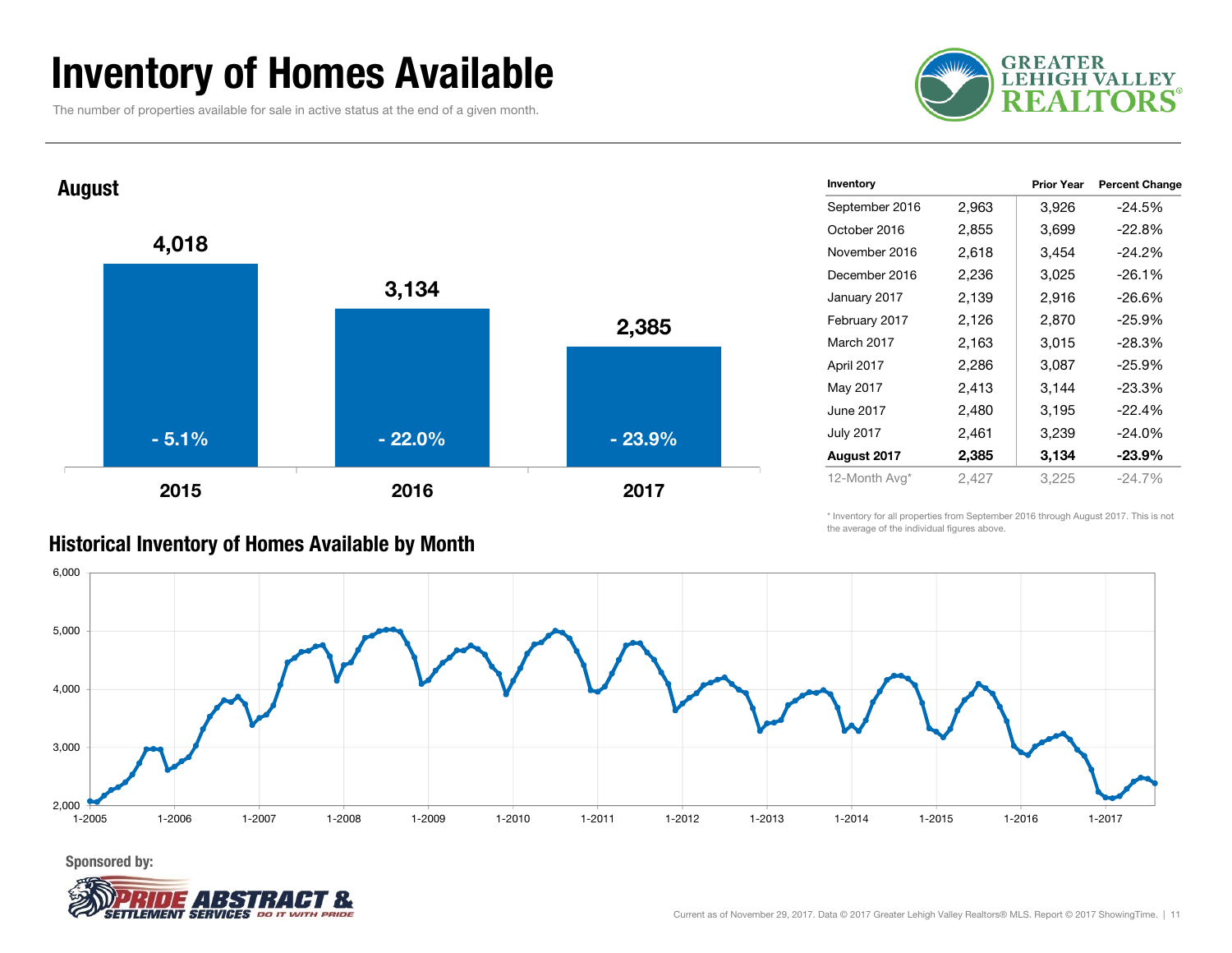### Months Supply of Inventory

The inventory of homes for sale at the end of a given month, divided by the average monthly pending sales from the last 12 months.





| <b>Months Supply</b> |     | <b>Prior Year</b> | <b>Percent Change</b> |
|----------------------|-----|-------------------|-----------------------|
| September 2016       | 4.4 | 6.3               | $-30.2%$              |
| October 2016         | 4.3 | 5.9               | $-27.1%$              |
| November 2016        | 3.9 | 5.5               | $-29.1%$              |
| December 2016        | 3.4 | 4.8               | $-29.2%$              |
| January 2017         | 3.2 | 4.6               | -30.4%                |
| February 2017        | 3.2 | 4.5               | $-28.9%$              |
| March 2017           | 3.2 | 4.6               | $-30.4%$              |
| April 2017           | 3.4 | 4.7               | $-27.7%$              |
| May 2017             | 3.5 | 4.7               | $-25.5%$              |
| June 2017            | 3.6 | 4.8               | $-25.0%$              |
| July 2017            | 3.5 | 4.9               | $-28.6%$              |
| August 2017          | 3.4 | 4.7               | $-27.7%$              |
| 12-Month Avg*        | 3.6 | 5.0               | $-28.0%$              |
|                      |     |                   |                       |

\* Months Supply for all properties from September 2016 through August 2017. This is not the average of the individual figures above.



#### Sponsored by:



#### Historical Months Supply of Inventory by Month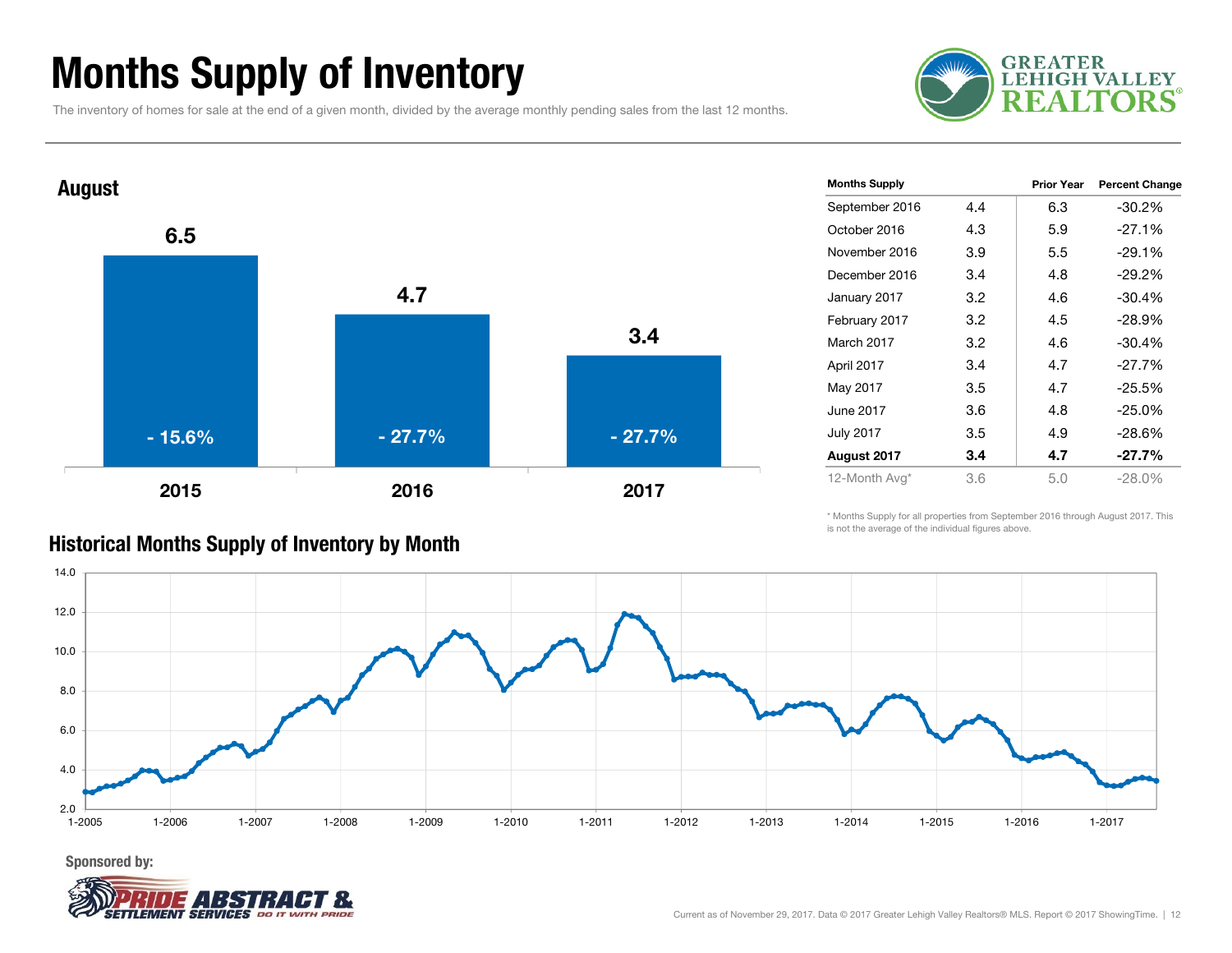### Activity by School District

**GREATER<br>LEHIGH VALLEY REALTORS** 

New Listings, Closed Sales, and Average Sales Price are based on year-to-date (YTD) figures. Homes for Sale is based on monthly figures.

|                                                 | <b>New Listings</b> |                 | <b>Pending Sales</b> |                 |                 | <b>Closed Sales</b> |                 |                 |          | <b>Avg. Sales Price</b> |                 | <b>Inventory</b> |        |        |          |
|-------------------------------------------------|---------------------|-----------------|----------------------|-----------------|-----------------|---------------------|-----------------|-----------------|----------|-------------------------|-----------------|------------------|--------|--------|----------|
|                                                 | <b>YTD 2016</b>     | <b>YTD 2017</b> | $+/-$                | <b>YTD 2016</b> | <b>YTD 2017</b> | $+/-$               | <b>YTD 2016</b> | <b>YTD 2017</b> | $+/-$    | <b>YTD 2016</b>         | <b>YTD 2017</b> | $+/-$            | 8-2016 | 8-2017 | $+/-$    |
| <b>Lehigh Valley</b><br><b>School Districts</b> | 8,625               | 8,517           | $-1.3%$              | 5,730           | 6,091           | $+6.3%$             | 5,343           | 5,632           | $+5.4%$  | \$205,862               | \$214,229       | $+4.1%$          | 3,134  | 2,385  | $-23.9%$ |
| Allentown                                       | 1,203               | 1,100           | $-8.6%$              | 795             | 840             | $+5.7%$             | 748             | 784             | $+4.8%$  | \$108,391               | \$117,553       | $+8.5%$          | 467    | 290    | $-37.9%$ |
| Catasaugua                                      | 133                 | 111             | $-16.5%$             | 96              | 88              | $-8.3%$             | 84              | 84              | 0.0%     | \$132,715               | \$150,888       | $+13.7%$         | 44     | 26     | $-40.9%$ |
| East Penn                                       | 819                 | 792             | $-3.3%$              | 595             | 581             | $-2.4%$             | 556             | 530             | $-4.7%$  | \$239,790               | \$248,296       | $+3.5%$          | 210    | 187    | $-11.0%$ |
| Northern Lehigh                                 | 200                 | 193             | $-3.5%$              | 120             | 128             | $+6.7%$             | 105             | 120             | $+14.3%$ | \$138,744               | \$146,068       | $+5.3%$          | 86     | 80     | $-7.0%$  |
| Northwestern Lehigh                             | 148                 | 136             | $-8.1%$              | 86              | 87              | $+1.2%$             | 84              | 83              | $-1.2%$  | \$276,411               | \$303,421       | $+9.8%$          | 84     | 68     | $-19.0%$ |
| Parkland                                        | 874                 | 819             | $-6.3%$              | 583             | 584             | $+0.2%$             | 536             | 528             | $-1.5%$  | \$269.988               | \$272,464       | $+0.9%$          | 275    | 222    | $-19.3%$ |
| Salisbury                                       | 161                 | 161             | 0.0%                 | 118             | 130             | $+10.2%$            | 110             | 123             | $+11.8%$ | \$225,010               | \$230,560       | $+2.5%$          | 51     | 42     | $-17.6%$ |
| Southern Lehigh                                 | 345                 | 380             | $+10.1%$             | 222             | 263             | $+18.5%$            | 211             | 254             | $+20.4%$ | \$372,868               | \$392,196       | $+5.2%$          | 150    | 113    | $-24.7%$ |
| Whitehall                                       | 369                 | 389             | $+5.4%$              | 250             | 280             | $+12.0%$            | 221             | 264             | $+19.5%$ | \$172,584               | \$179,785       | $+4.2%$          | 134    | 88     | $-34.3%$ |
| <b>Bangor Area</b>                              | 335                 | 321             | $-4.2%$              | 164             | 208             | $+26.8%$            | 154             | 192             | $+24.7%$ | \$168,988               | \$187,676       | $+11.1%$         | 175    | 129    | $-26.3%$ |
| Bethlehem                                       | 1,377               | 1,490           | $+8.2%$              | 966             | 1,091           | $+12.9%$            | 935             | 981             | $+4.9%$  | \$199,167               | \$195,014       | $-2.1%$          | 461    | 358    | $-22.3%$ |
| Easton                                          | 934                 | 961             | $+2.9%$              | 655             | 660             | $+0.8%$             | 586             | 625             | $+6.7%$  | \$193,508               | \$205,060       | $+6.0%$          | 335    | 288    | $-14.0%$ |
| Nazareth                                        | 493                 | 468             | $-5.1%$              | 294             | 326             | $+10.9%$            | 280             | 302             | $+7.9%$  | \$286,693               | \$302,635       | $+5.6%$          | 155    | 122    | $-21.3%$ |
| Northampton                                     | 578                 | 556             | $-3.8%$              | 380             | 392             | $+3.2%$             | 359             | 361             | $+0.6%$  | \$179.636               | \$198.960       | $+10.8%$         | 217    | 160    | $-26.3%$ |
| Pen Argyl                                       | 123                 | 164             | $+33.3%$             | 90              | 107             | $+18.9%$            | 85              | 95              | $+11.8%$ | \$184,270               | \$175,465       | $-4.8%$          | 60     | 55     | $-8.3%$  |
| Saucon Valley                                   | 287                 | 257             | $-10.5%$             | 175             | 186             | $+6.3%$             | 161             | 174             | $+8.1%$  | \$256,127               | \$282,209       | $+10.2%$         | 126    | 78     | $-38.1%$ |
| Wilson                                          | 246                 | 219             | $-11.0%$             | 141             | 140             | $-0.7%$             | 128             | 132             | $+3.1%$  | \$177,078               | \$175,169       | $-1.1%$          | 104    | 79     | $-24.0%$ |

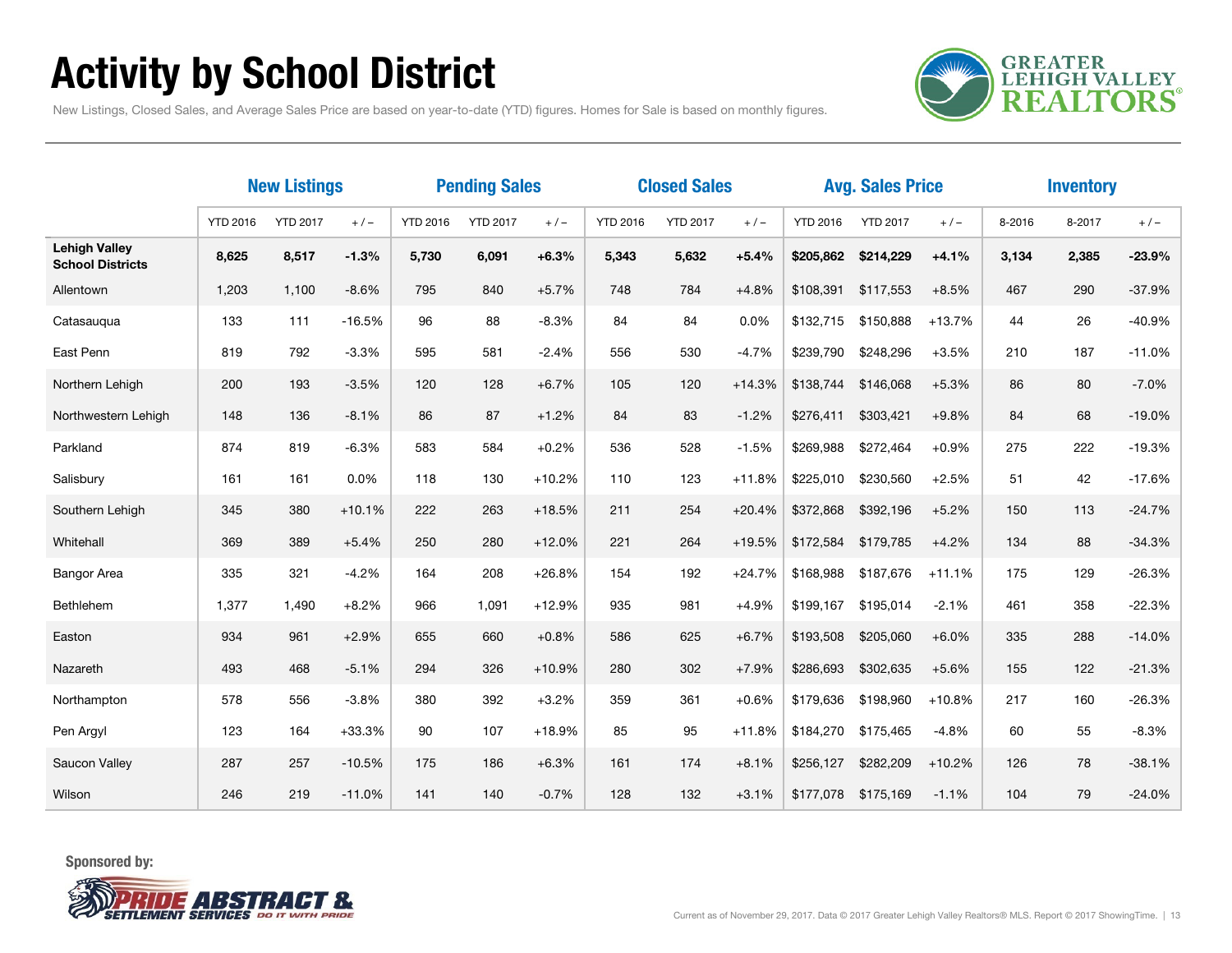### Lender-Mediated Activity



Metrics are based on year-to-date (YTD) figures. Lender-mediated properties are those marked as "Foreclosed," "REO," "Bank Owned," "Pre-Foreclosure" or "Short Sale." Residential activity only. The YTD data point represents all traditional and lender-mediated activity. Share is the market share of lender-mediated activity for each area.

|                                                 | <b>Closed Sales</b><br><b>Inventory</b> |                     |       |                 |                     | <b>Median Sales Price (YTD)</b> |             |          |                 | <b>Avg. Sales Price (YTD)</b> |             |          |                 |          |
|-------------------------------------------------|-----------------------------------------|---------------------|-------|-----------------|---------------------|---------------------------------|-------------|----------|-----------------|-------------------------------|-------------|----------|-----------------|----------|
|                                                 | 08-2017                                 | Lender-<br>Mediated | Share | <b>YTD 2017</b> | Lender-<br>Mediated | Share                           | Traditional | $+/-$    | Lender-Mediated | $+/-$                         | Traditional | $+/-$    | Lender-Mediated | $+/-$    |
| <b>Lehigh Valley</b><br><b>School Districts</b> | 2,385                                   | 119                 | 5.0%  | 5,632           | 306                 | 5.4%                            | \$189,000   | 0.0%     | \$108,000       | $+27.1%$                      | \$189,000   | $-13.4%$ | \$125,135       | $+16.3%$ |
| Allentown                                       | 290                                     | 27                  | 9.3%  | 784             | 63                  | 8.0%                            | \$118,750   | $+3.3%$  | \$64,775        | $+6.0%$                       | \$121,183   | $+1.2%$  | \$76,178        | $+16.0%$ |
| Catasauqua                                      | 26                                      | 3                   | 11.5% | 84              | 5                   | 6.0%                            | \$147,250   | $+11.6%$ | \$80,764        | $-5.0%$                       | \$153,960   | $+7.3%$  | \$102,357       | $+1.5%$  |
| East Penn                                       | 187                                     | $\overline{4}$      | 2.1%  | 530             | 17                  | 3.2%                            | \$225,000   | $-2.2%$  | \$177,000       | $+5.0%$                       | \$250,294   | $+3.0%$  | \$188,014       | $+8.1%$  |
| Northern Lehigh                                 | 80                                      | $\overline{7}$      | 8.8%  | 120             | 13                  | 10.8%                           | \$154,000   | $+2.7%$  | \$60,960        | $-14.7%$                      | \$154,547   | $+0.9%$  | \$70,467        | $-22.0%$ |
| Northwestern Lehigh                             | 68                                      | $\overline{2}$      | 2.9%  | 83              | 3                   | 3.6%                            | \$293,750   | $+5.3%$  | \$176,000       | $+95.8%$                      | \$308,289   | $+4.1%$  | \$173,617       | $+51.6%$ |
| Parkland                                        | 222                                     | $\overline{4}$      | 1.8%  | 528             | 13                  | 2.5%                            | \$256,000   | $-1.0%$  | \$140,000       | $+16.7%$                      | \$275,441   | $-0.5%$  | \$154,503       | $-6.7%$  |
| Salisbury                                       | 42                                      | $\overline{2}$      | 4.8%  | 123             | 6                   | 4.9%                            | \$196,000   | $-2.5%$  | \$151,300       | $+37.8%$                      | \$235,536   | $+0.9%$  | \$133,519       | $-5.2%$  |
| Southern Lehigh                                 | 113                                     | $\overline{2}$      | 1.8%  | 254             | 10                  | 3.9%                            | \$358,506   | $+19.2%$ | \$205,000       | $+54.7%$                      | \$399,125   | $+4.8%$  | \$223,150       | $+28.2%$ |
| Whitehall                                       | 88                                      | 3                   | 3.4%  | 264             | 17                  | 6.4%                            | \$175,000   | $+5.0%$  | \$105,900       | $-7.9%$                       | \$185,082   | $+2.8%$  | \$102,830       | $-13.9%$ |
| <b>Bangor Area</b>                              | 129                                     | 9                   | 7.0%  | 192             | 12                  | 6.3%                            | \$175,000   | $+13.6%$ | \$102,375       | $+42.2%$                      | \$191,420   | $+7.5%$  | \$131,816       | $+44.5%$ |
| Bethlehem                                       | 358                                     | 20                  | 5.6%  | 981             | 56                  | 5.7%                            | \$175,000   | 0.0%     | \$116,050       | $+22.8%$                      | \$199,322   | $-4.6%$  | \$123,854       | $+7.6%$  |
| Easton                                          | 288                                     | 14                  | 4.9%  | 625             | 38                  | 6.1%                            | \$195,000   | $+6.0%$  | \$141,650       | $+41.6%$                      | \$208,922   | $+1.8%$  | \$145,596       | $+22.9%$ |
| Nazareth                                        | 122                                     | 5                   | 4.1%  | 302             | $\overline{7}$      | 2.3%                            | \$275,000   | $+0.5%$  | \$127,300       | $+6.1%$                       | \$305,007   | $+4.4%$  | \$202,671       | $+22.7%$ |
| Northampton                                     | 160                                     | 5                   | 3.1%  | 361             | 21                  | 5.8%                            | \$199,900   | $+6.6%$  | \$121,900       | $+43.1%$                      | \$203,298   | $+7.0%$  | \$129,143       | $+24.7%$ |
| Pen Argyl                                       | 55                                      | 6                   | 10.9% | 95              | 5                   | 5.3%                            | \$174,450   | $+7.7%$  | \$70,000        | $-22.4%$                      | \$180,769   | $-4.6%$  | \$80,000        | $+2.0%$  |
| Saucon Valley                                   | 78                                      | 3                   | 3.8%  | 174             | 11                  | 6.3%                            | \$205,000   | $+1.4%$  | \$110,000       | $-37.1%$                      | \$291,884   | $+12.4%$ | \$138,853       | $-29.5%$ |
| Wilson                                          | 79                                      | 3                   | 3.8%  | 132             | 9                   | 6.8%                            | \$139,000   | $-10.2%$ | \$97,484        | $+27.5%$                      | \$176,659   | $-9.8%$  | \$154,972       | $+62.1%$ |